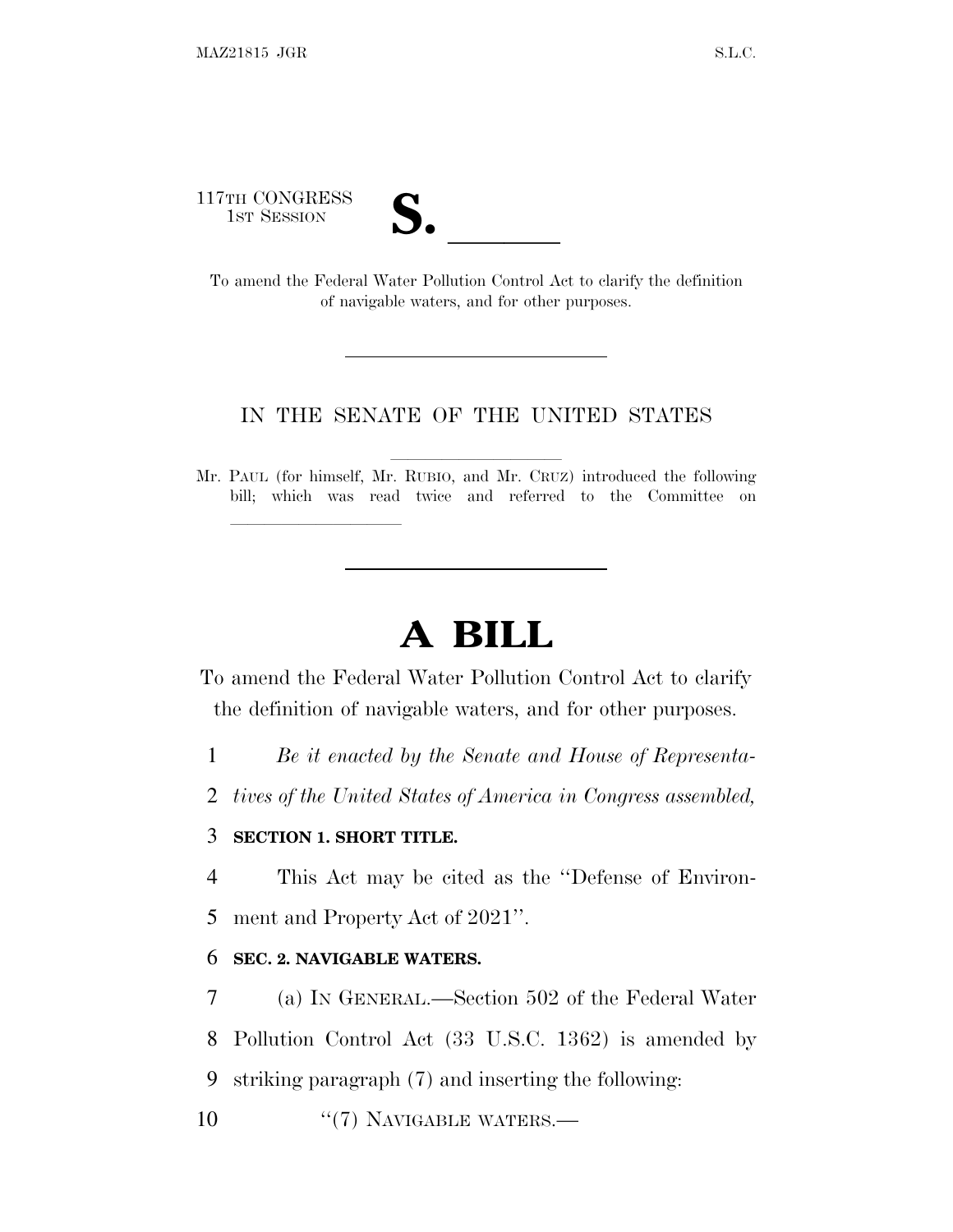| $\mathbf{1}$   | "(A) IN GENERAL.—The term 'navigable           |
|----------------|------------------------------------------------|
| $\overline{2}$ | waters' means the waters of the United States, |
| 3              | including the territorial seas, that are—      |
| $\overline{4}$ | "(i) navigable-in-fact; or                     |
| 5              | "(ii) permanent, standing, or continu-         |
| 6              | ously flowing bodies of water that form        |
| 7              | geographical features commonly known as        |
| 8              | streams, oceans, rivers, and lakes that are    |
| 9              | connected to waters that are navigable-in-     |
| 10             | fact.                                          |
| 11             | "(B) EXCLUSIONS.—The term 'navigable           |
| 12             | waters' does not include (including by regula- |
| 13             | $\text{tion}$ )—                               |
| 14             | $``(i)$ waters that—                           |
| 15             | "(I) do not physically abut                    |
| 16             | waters described in subparagraph $(A)$ ;       |
| 17             | and                                            |
| 18             | "(II) lack a continuous surface                |
| 19             | water connection to navigable waters;          |
| 20             | "(ii) man-made or natural structures           |
| 21             | or channels—                                   |
| 22             | "(I) through which water flows                 |
| 23             | intermittently or ephemerally; or              |
| 24             | "(II) that periodically provide                |
| 25             | drainage for rainfall; or                      |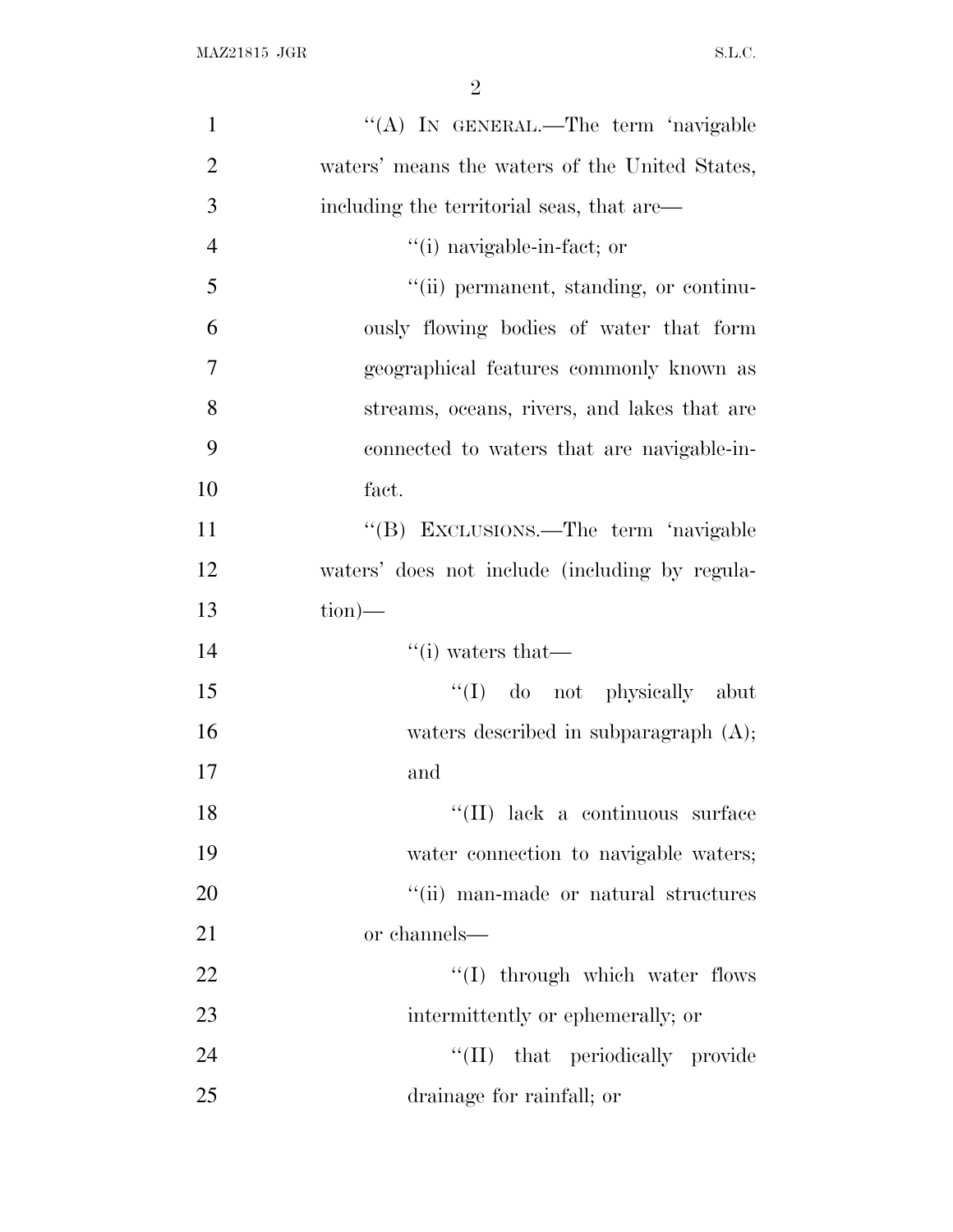MAZ21815 JGR S.L.C.

1 ''(iii) wetlands without a continuous surface connection to bodies of water that are waters of the United States.''. (b) JURISDICTION OF EPA AND CORPS OF ENGI- NEERS.—Title V of the Federal Water Pollution Control Act (33 U.S.C. 1361 et seq.) is amended— (1) by redesignating section 520 as section 521; and (2) by inserting after section 519 the following: **''SEC. 520. JURISDICTION OF THE ADMINISTRATOR AND SECRETARY OF THE ARMY.** 12 "(a) EPA AND CORPS ACTIVITIES.—An activity car- ried out by the Administrator or the Corps of Engineers shall not, without explicit State authorization, impinge upon the traditional and primary power of States over land and water use. 17 "(b) AGGREGATION; WETLANDS.— 18 "(1) AGGREGATION.—Aggregation of wetlands or waters not described in clauses (i) through (iii) of section 502(7)(B) shall not be used to determine or assert Federal jurisdiction. 22 "(2) WETLANDS.—Wetlands described in sec-23 tion  $502(7)(B)(iii)$  shall not be considered to be under Federal jurisdiction.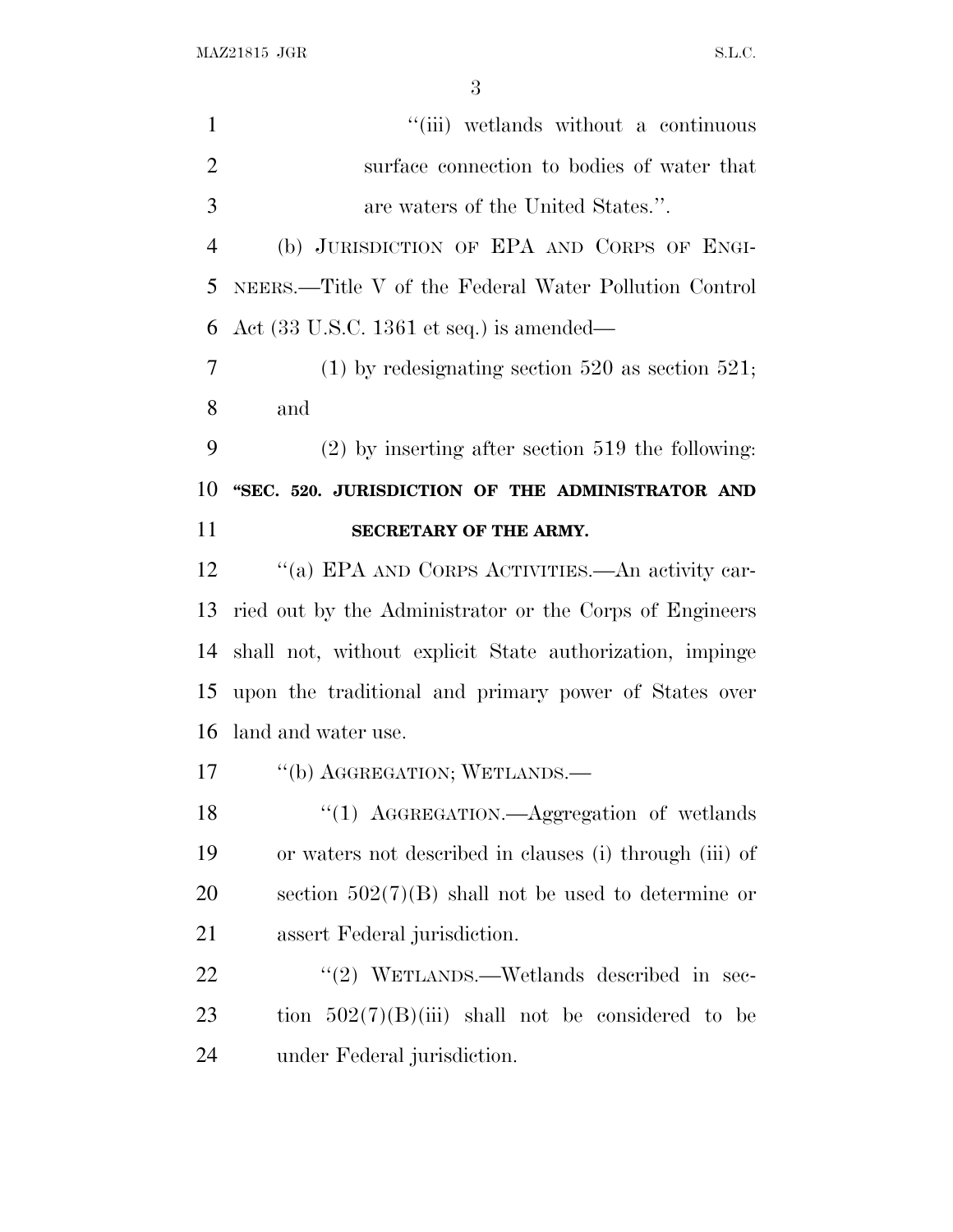MAZ21815 JGR S.L.C.

 ''(c) JUDICIAL REVIEW.—If a jurisdictional deter- mination by the Administrator or the Secretary of the Army would affect the ability of a State or individual prop- erty owner to plan the development and use (including res- toration, preservation, and enhancement) of land and water resources, the State or individual property owner may obtain expedited judicial review not later than 30 days after the date on which the determination is made in a district court of the United States, of appropriate ju- risdiction and venue, that is located within the State seek-ing the review.

12 "(d) TREATMENT OF GROUND WATER. Ground water shall—

14 ''(1) be considered to be State water; and

 ''(2) not be considered in determining or assert- ing Federal jurisdiction over isolated or other waters, including intermittent or ephemeral water bodies.

19 "'(e) PROHIBITION ON USE OF SIGNIFICANT NEXUS TEST.—

21 "(1) DEFINITION OF SIGNIFICANT NEXUS TEST.—In this subsection, the term 'significant nexus test' means an analysis to determine whether a water has a significant nexus (as defined in sub-section (c) of section 328.3 of title 33, Code of Fed-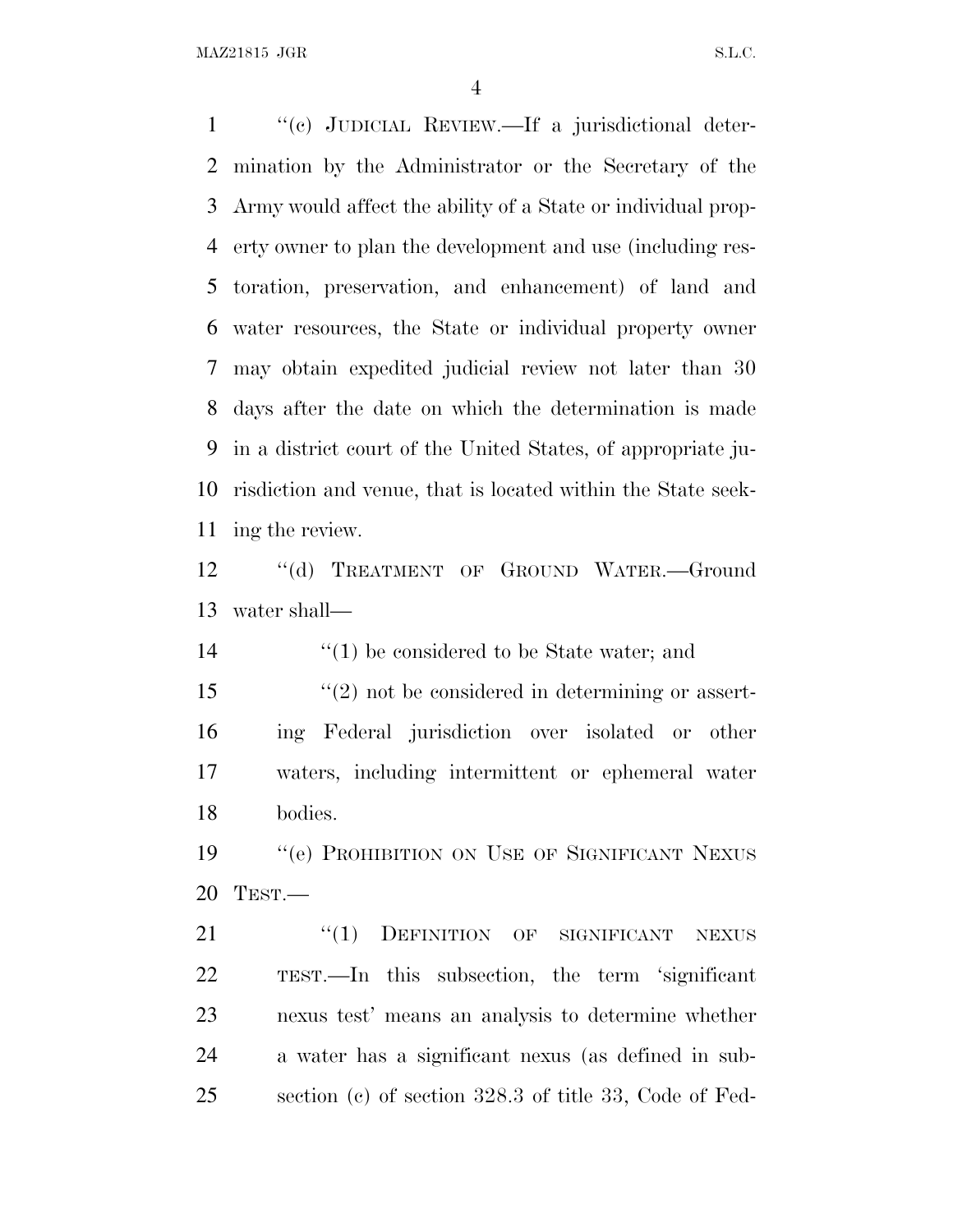eral Regulations (as in effect on August 29, 2015)) to a water described in paragraphs (1) through (3) of subsection (a) of that section (as in effect on that date), or any similar analysis. 5 "(2) PROHIBITION.—Notwithstanding any other provision of law, the Administrator may not use a significant nexus test to determine Federal jurisdic- tion over navigable waters and waters of the United States.''. (c) APPLICABILITY.—Nothing in this section or the amendments made by this section affects or alters any ex- emption under— (1) section 402(l) of the Federal Water Pollu- tion Control Act (33 U.S.C. 1342(l)); or (2) section 404(f) of the Federal Water Pollu-16 tion Control Act (33 U.S.C. 1344(f)). **SEC. 3. APPLICABILITY OF AGENCY REGULATIONS AND GUIDANCE.** (a) I<sup>N</sup> GENERAL.—The following regulations and guidance shall have no force or effect: (1) The final rule of the Corps of Engineers en- titled ''Final Rule for Regulatory Programs of the Corps of Engineers'' (51 Fed. Reg. 41206 (Novem-ber 13, 1986)).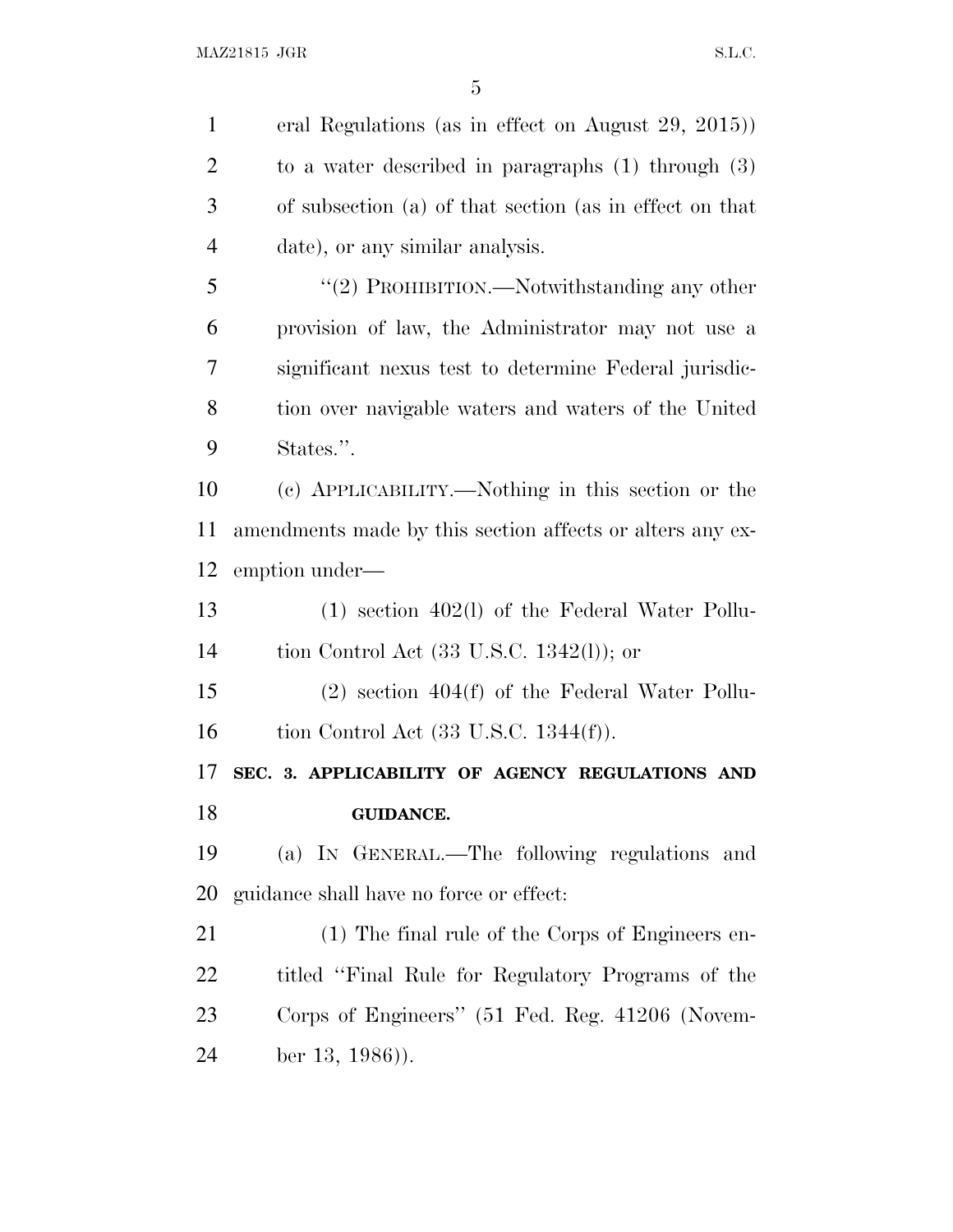(2) The guidance document entitled ''Clean Water Act Jurisdiction Following the U.S. Supreme Court's Decision in 'Rapanos v. United States' & 4 'Carabell v. United States'" and dated December 2, 2008 (relating to the definition of waters under the jurisdiction of the Federal Water Pollution Control Act (33 U.S.C. 1251 et seq.)). (3) Any subsequent regulation of or guidance issued by any Federal agency that defines or inter- prets the terms ''navigable waters'' or ''waters of the United States''. (b) PROHIBITION.—The Secretary of the Army, act- ing through the Chief of Engineers, and the Administrator of the Environmental Protection Agency shall not promul- gate any rules or issue any guidance that expands or inter- prets the definition of navigable waters unless expressly authorized by Congress. **SEC. 4. STATE REGULATION OF WATER.** Nothing in this Act or the amendments made by this Act affects, amends, or supersedes— (1) the right of a State to regulate waters in the State; or (2) the duty of a landowner to adhere to any State nuisance laws (including regulations) relating

to waters in the State.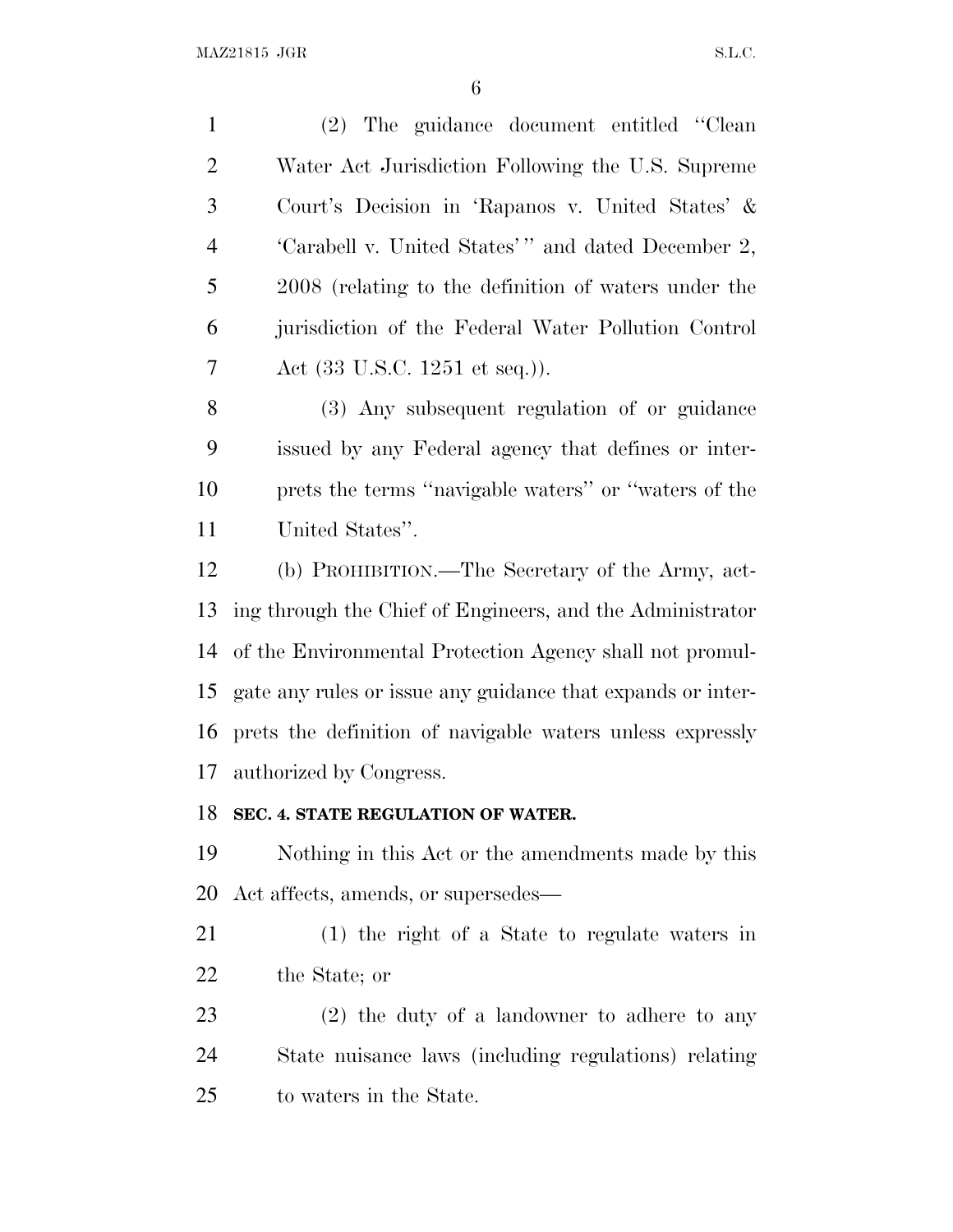| 1              | SEC. 5. CONSENT FOR ENTRY BY FEDERAL REPRESENTA-          |
|----------------|-----------------------------------------------------------|
| $\overline{2}$ | TIVES.                                                    |
| 3              | Section 308 of the Federal Water Pollution Control        |
| $\overline{4}$ | Act (33 U.S.C. 1318) is amended by striking subsection    |
| 5              | (a) and inserting the following:                          |
| 6              | $\lq\lq$ (a) In GENERAL.—                                 |
| 7              | "(1) ENTRY BY FEDERAL AGENCY.- A rep-                     |
| 8              | resentative of a Federal agency shall only enter pri-     |
| 9              | vate property to collect information about navigable      |
| 10             | waters if the owner of that property—                     |
| 11             | $\lq\lq$ has consented to the entry in writing;           |
| 12             | $\lq\lq (B)$ is notified regarding the date of the        |
| 13             | entry; and                                                |
| 14             | $\lq\lq$ (C) is given access to any data collected        |
| 15             | from the entry.                                           |
| 16             | "(2) ACCESS.—If a landowner consents to entry             |
| 17             | under paragraph (1), the landowner shall have the         |
| 18             | right to be present at the time any data collection       |
| 19             | on the property of the landowner is carried out.".        |
| 20             | SEC. 6. COMPENSATION FOR REGULATORY TAKING.               |
| 21             | (a) IN GENERAL.—If a Federal regulation relating          |
| 22             | to the definition of "navigable waters" or "waters of the |
| 23             | United States" diminishes the fair market value or eco-   |
| 24             | nomic viability of a property, as determined by an inde-  |
| 25             | pendent appraiser, the Federal agency issuing the regula- |